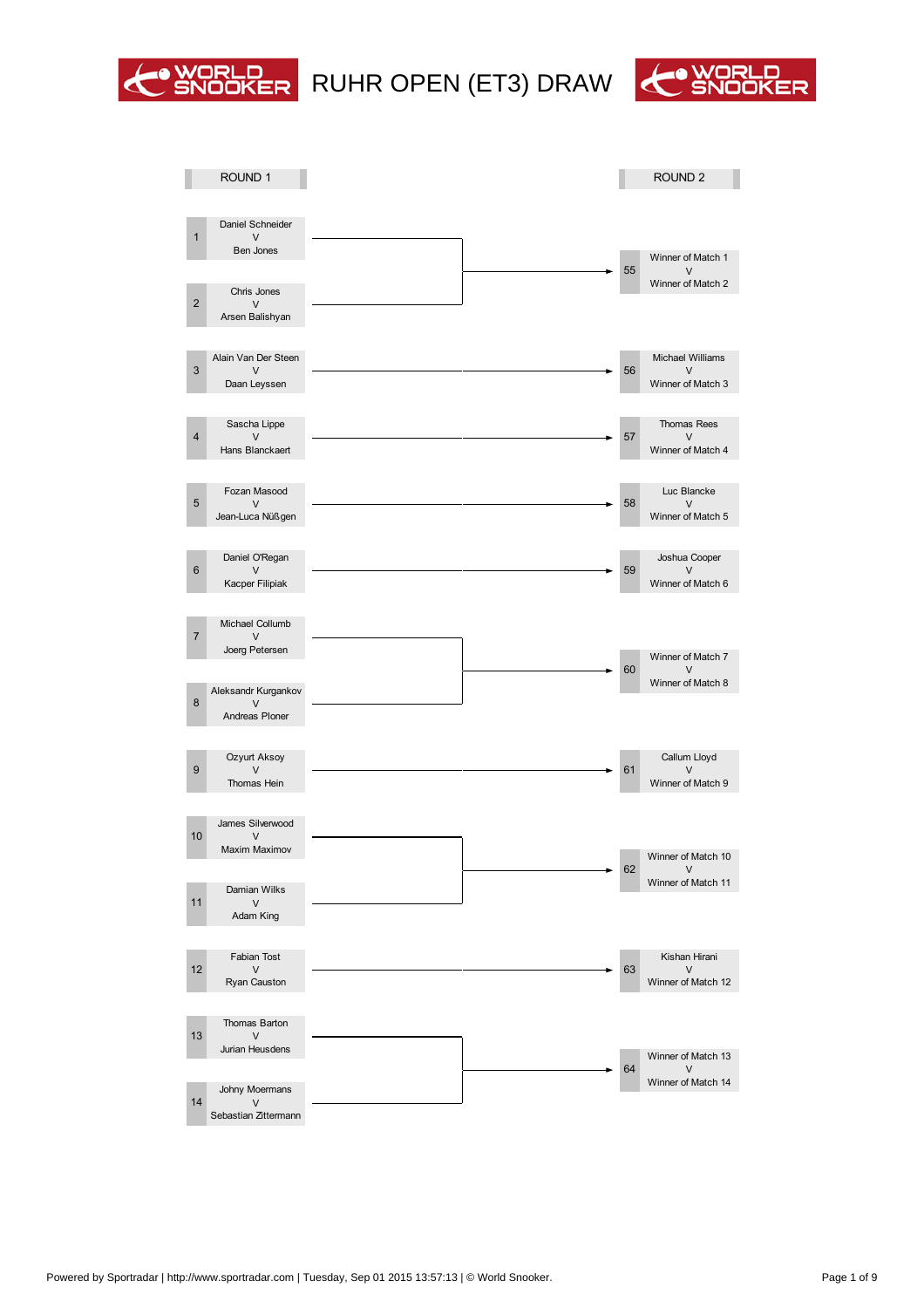

### RUHR OPEN (ET3) DRAW



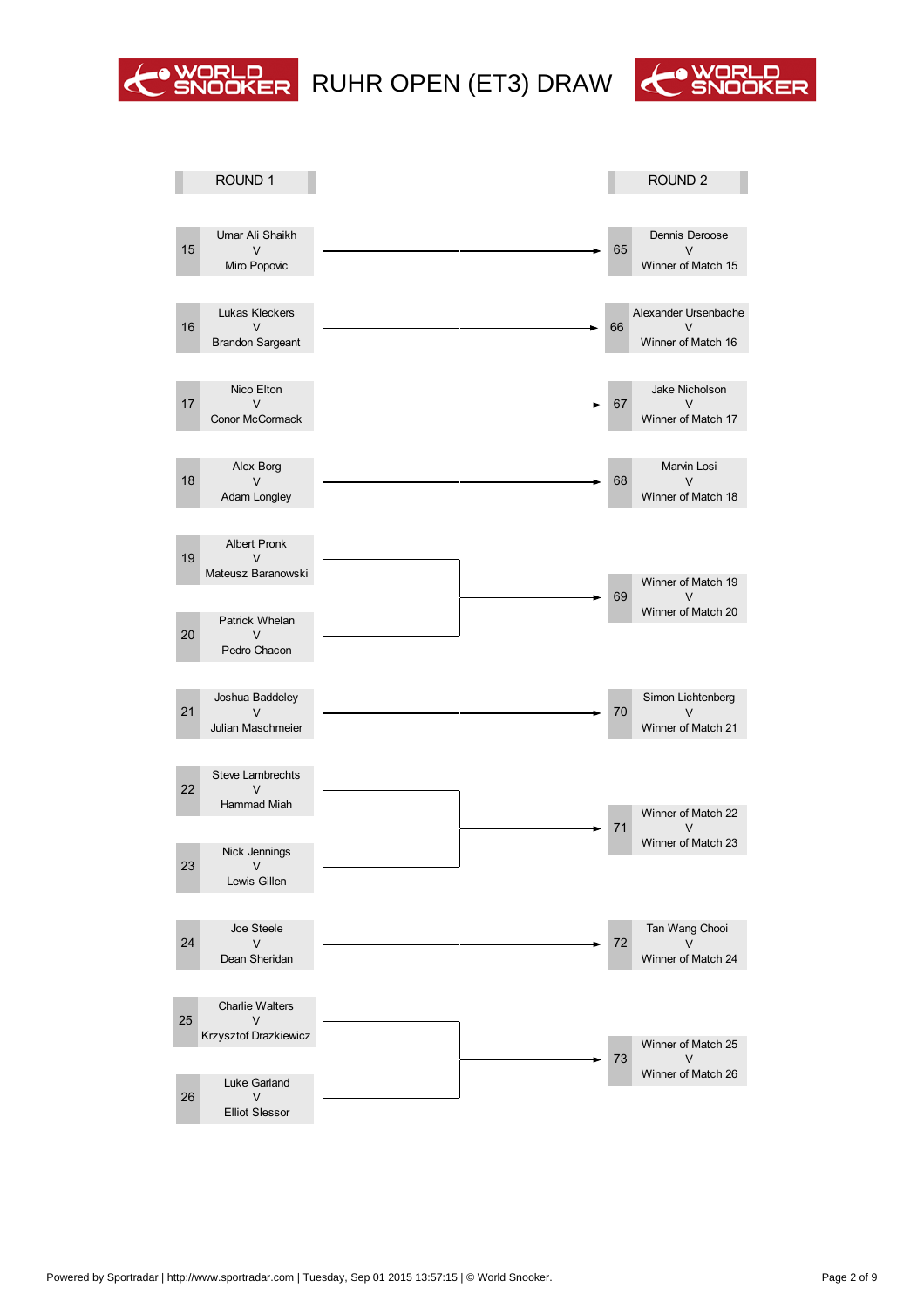

# WORLD RUHR OPEN (ET3) DRAW CONDER



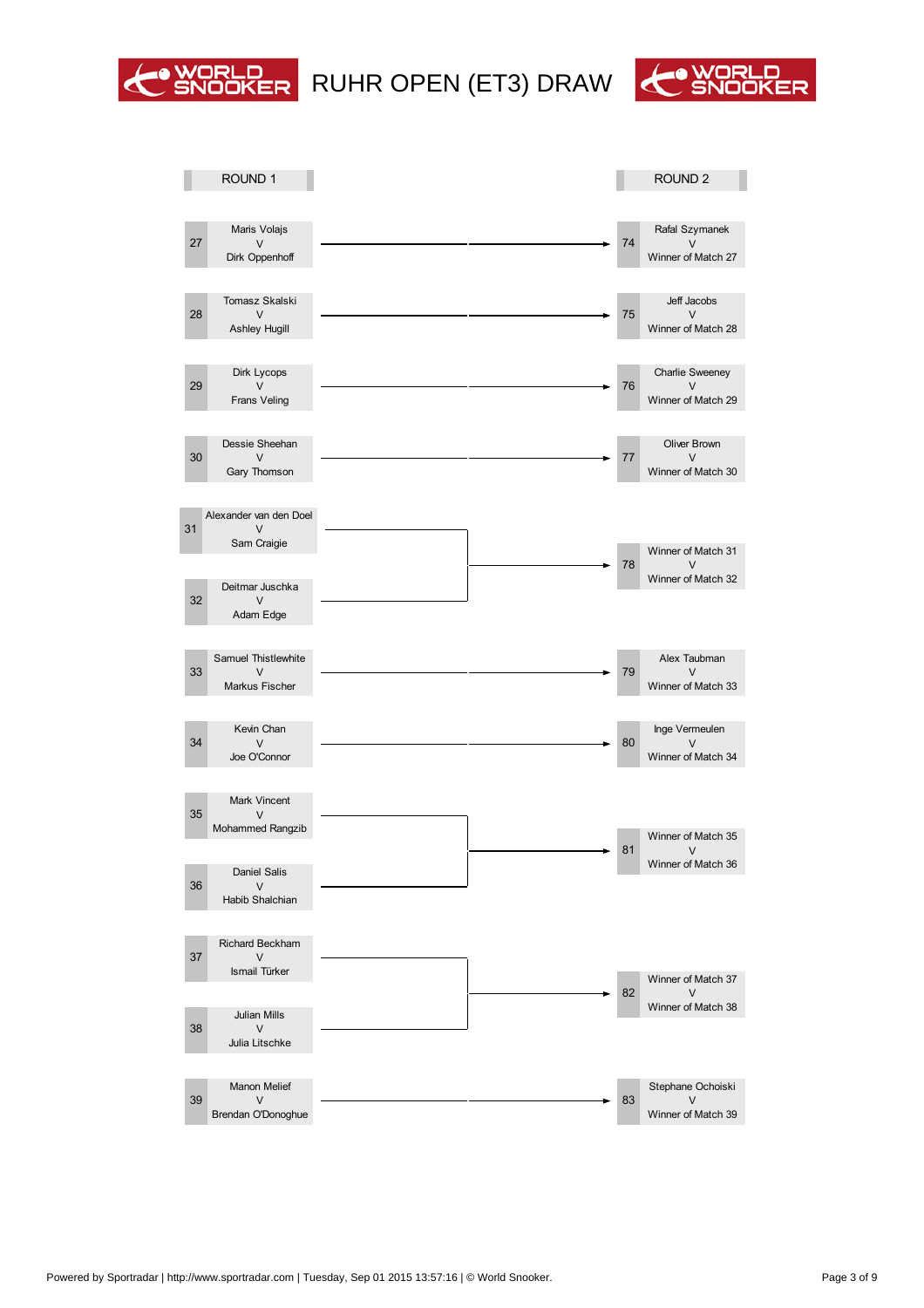



|    | OUND <sub>1</sub>                      |  |  |                         | OUND <sub>2</sub>  |
|----|----------------------------------------|--|--|-------------------------|--------------------|
|    |                                        |  |  |                         |                    |
| 40 | Christopher Keogan                     |  |  | 84                      | <b>Brian Cini</b>  |
|    | Matthew Glasby                         |  |  |                         | Winner of Match 40 |
| 41 | Robin Otto                             |  |  |                         |                    |
|    | Joe Roberts                            |  |  |                         | Winner of Match 41 |
|    | Zack Richardson                        |  |  | 85                      | Winner of Match 42 |
| 42 | Adam Duffy                             |  |  |                         |                    |
|    |                                        |  |  |                         |                    |
| 43 | Felix Frede<br>Rolf Mahr               |  |  |                         |                    |
|    |                                        |  |  | 86                      | Winner of Match 43 |
| 44 | Andrej Burdel                          |  |  |                         | Winner of Match 44 |
|    | Michael Schnabel                       |  |  |                         |                    |
|    | Ashley Carty                           |  |  |                         |                    |
| 45 | Kemal Urun                             |  |  |                         | Winner of Match 45 |
|    | Jamie Rhys Clarke                      |  |  | 87                      | Winner of Match 46 |
| 46 | Zhao Xintong                           |  |  |                         |                    |
|    |                                        |  |  |                         |                    |
| 47 | Paul Schopf                            |  |  |                         |                    |
|    | Gary Lees                              |  |  | 88                      | Winner of Match 47 |
| 48 | Michael Heeger                         |  |  |                         | Winner of Match 48 |
|    | Pascal Fischer                         |  |  |                         |                    |
| 4  | Christopher Harrison                   |  |  |                         | Phil O'Kane        |
|    | Lee Brookes                            |  |  | 8                       | Winner of Match 49 |
|    |                                        |  |  |                         |                    |
| 50 | Mark Owens                             |  |  |                         |                    |
|    | Jan Eisenstein                         |  |  | 0                       | Winner of Match 50 |
| 51 | Ross Higgins                           |  |  |                         | Winner of Match 51 |
|    | Oktay Yildiz                           |  |  |                         |                    |
|    | Krzyaztof Kubicki                      |  |  |                         |                    |
| 52 | Josh Boileau                           |  |  |                         | Winner of Match 52 |
|    |                                        |  |  | 1                       | Winner of Match 53 |
| 53 | Lieven anthournout<br>Phuntsok Jaegers |  |  |                         |                    |
|    |                                        |  |  |                         |                    |
| 54 | Robert Czupryniak                      |  |  | $\overline{\mathbf{c}}$ | olker Grigo        |
|    | Bartosz Olchowka                       |  |  |                         | Winner of Match 54 |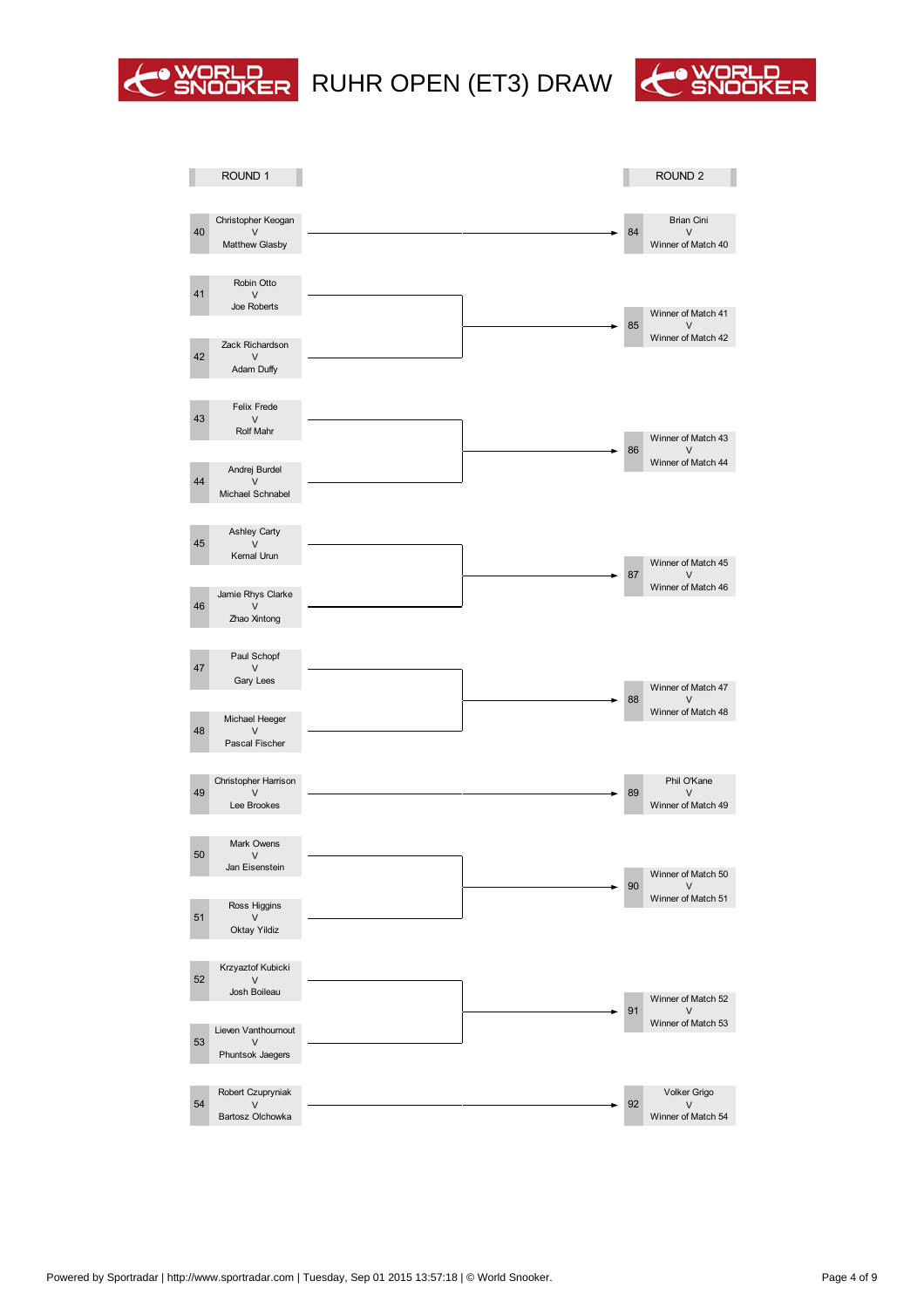



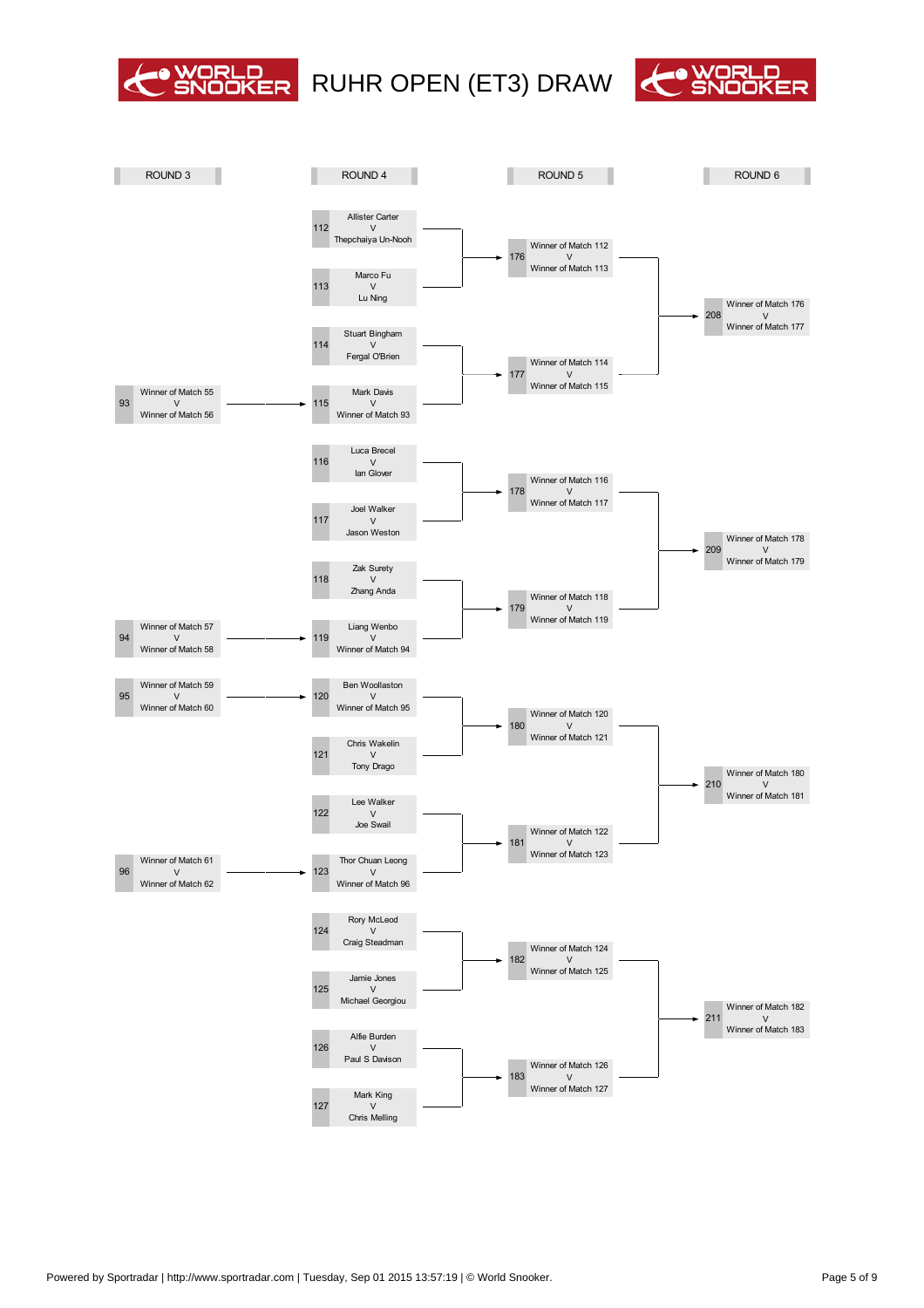

## O WORLD RUHR OPEN (ET3) DRAW CO WORLD



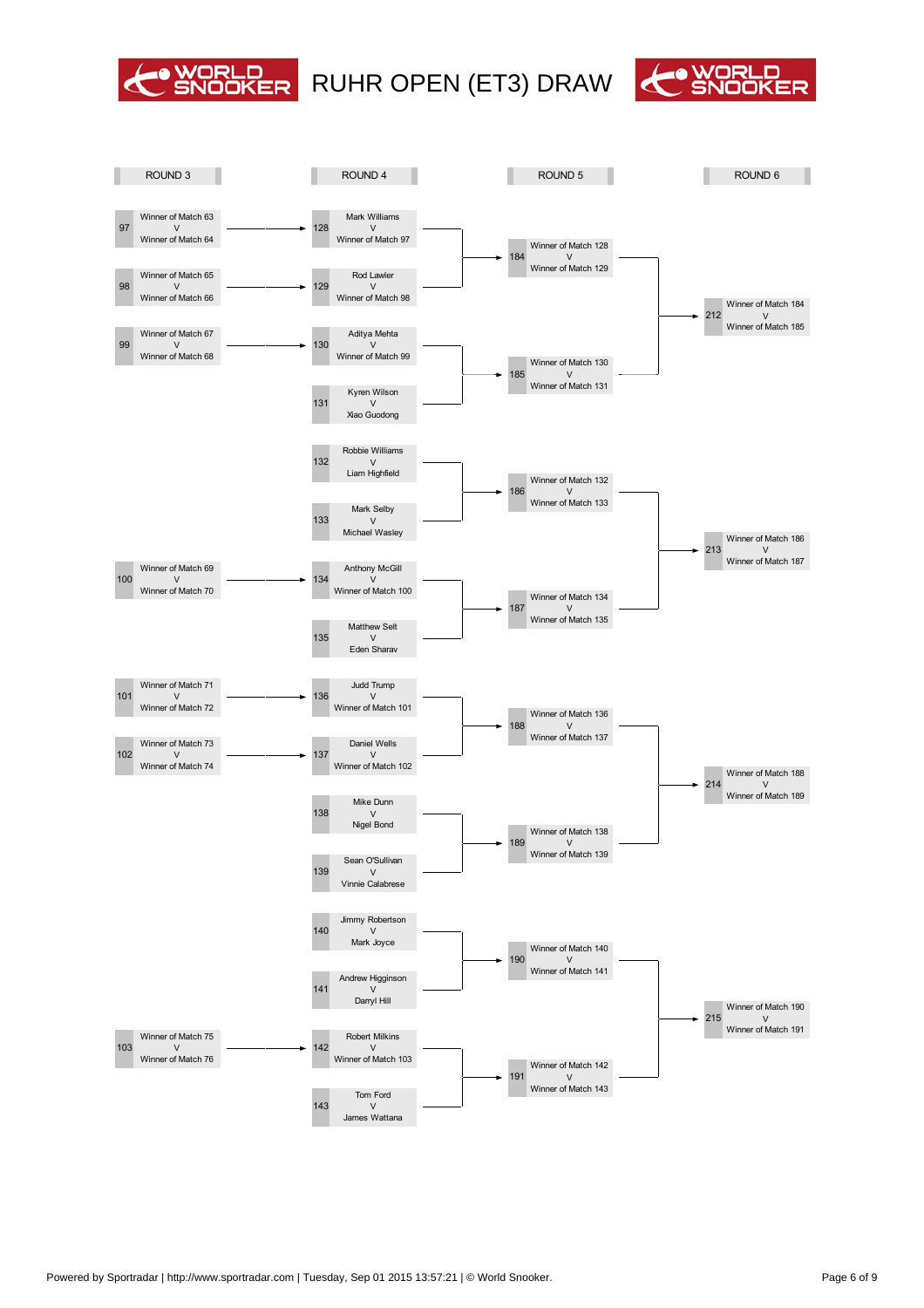

# O WORLD RUHR OPEN (ET3) DRAW CO WORLD



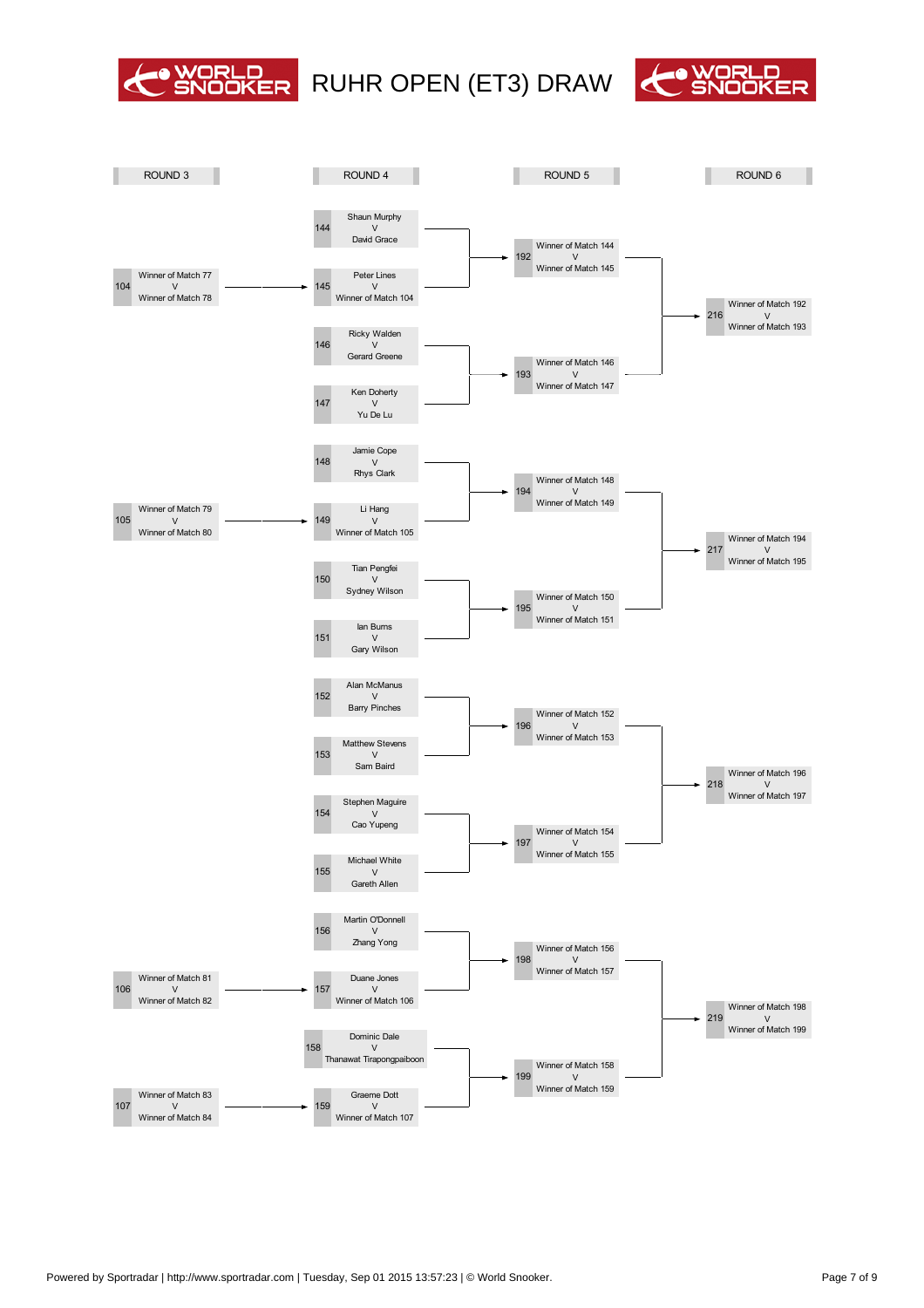